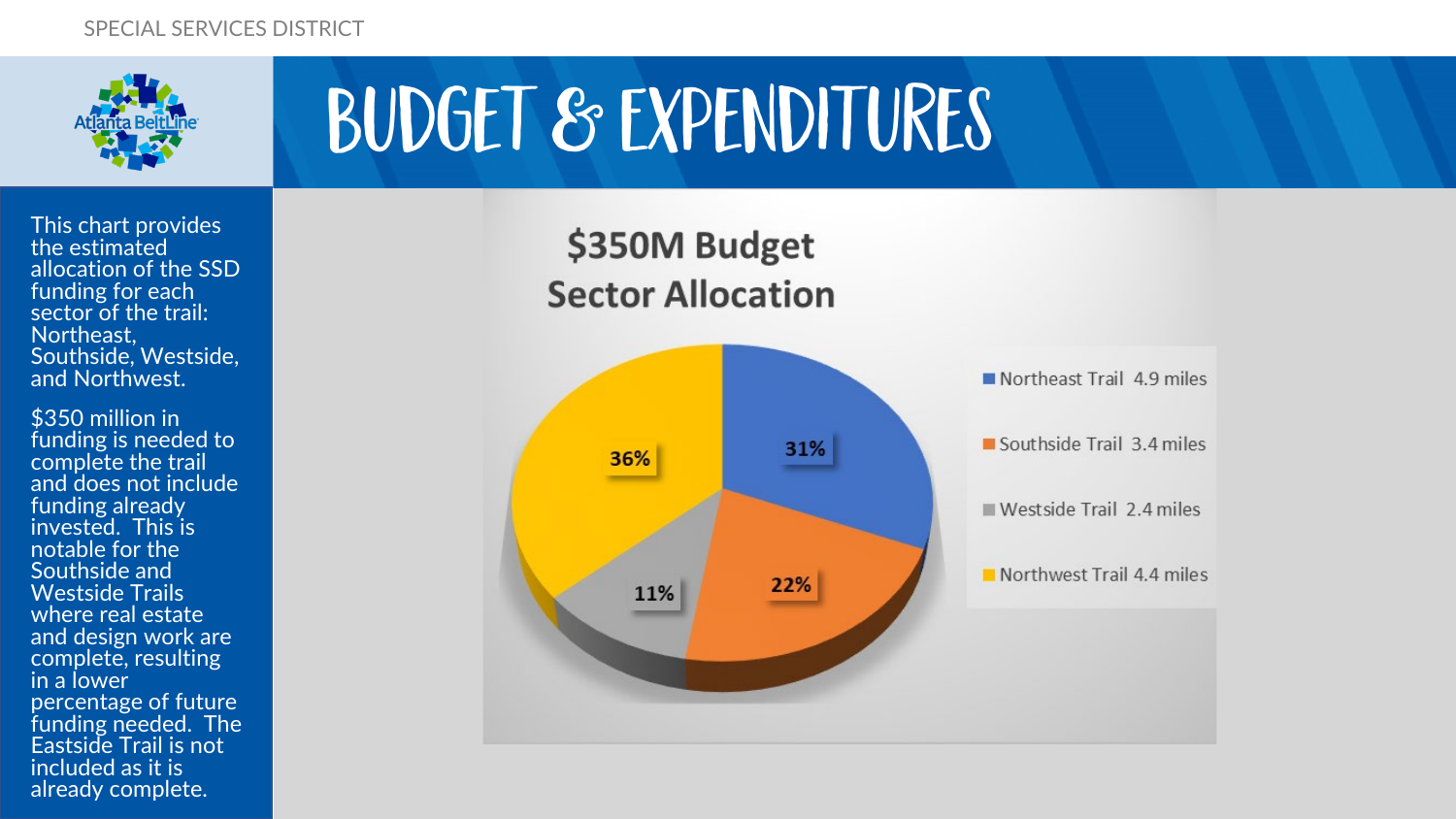

#### \$350M Budget Expenditure Type



This chart provides the estimated breakdown of SSD funding by expenditure type.

Engineering costs include: scoping / alignment studies, environmental surveys, survey work, geotechnical work, and engineering design.

Real estate right of way costs include: the purchase of land and easements that may be required to complete the work.

Utility relocation work costs include: the movement of power lines, gas lines, fiber lines and other utilities so that they do not conflict with construction activities and installed work.

Construction costs include: the cost to build the trail including bridge construction, environmental remediation work, landscaping, storm water infrastructure, trail+ access point construction, material testing and inspections.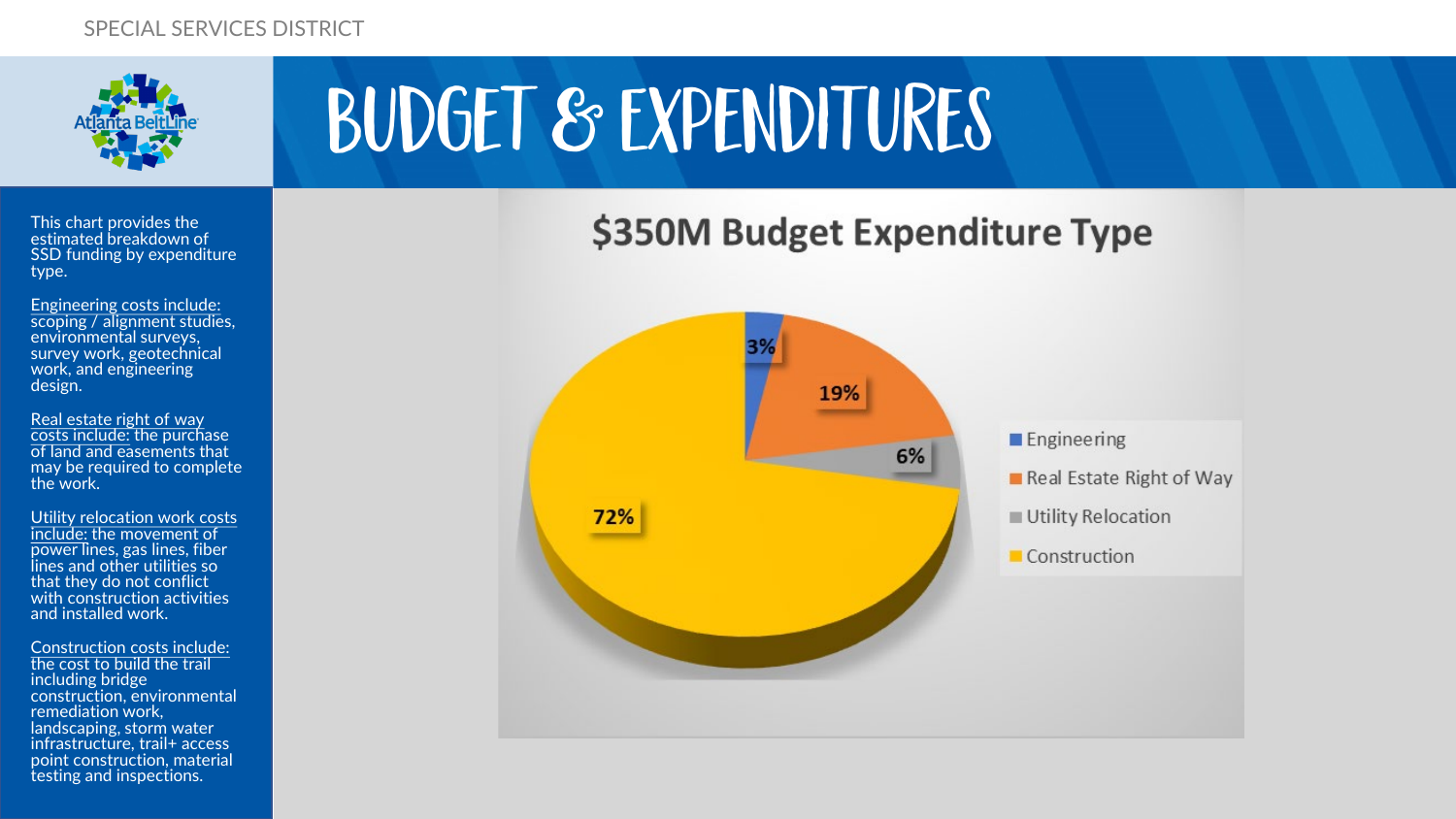

Design work for the Northeast Trail is underway and has been funded through a federal grant. This is reflected in the 1% cost for engineering. Real estate right of way, utility relocation work, and construction are not in progress. The complete budget for these activities is included in this chart.



### Northeast Trail: \$109M (4.9 miles)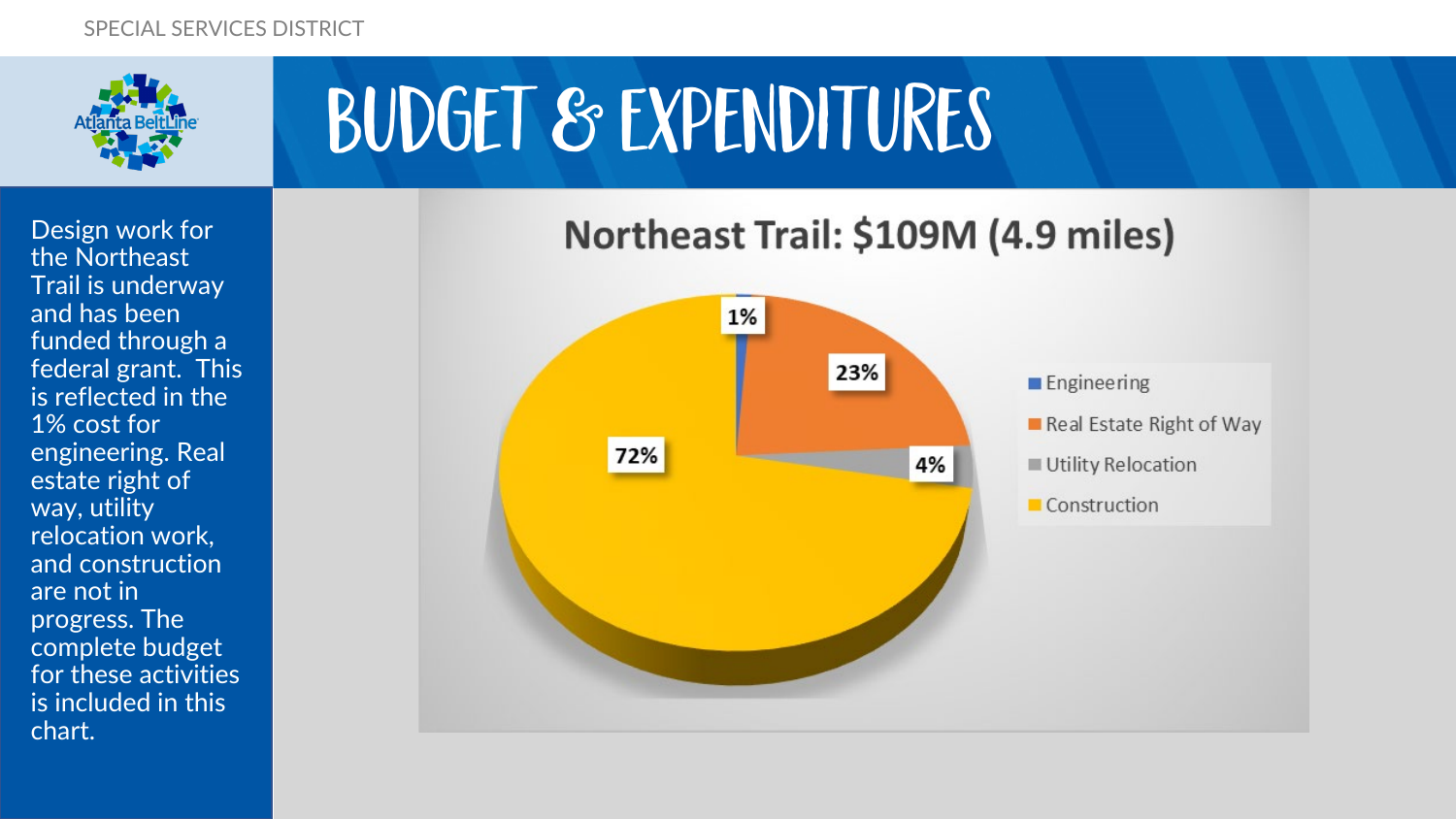

Design work for the Southside Trail has been funded using TAD dollars, and that is reflected in the low 2% engineering cost. The design is currently at 90% complete and many of the real estate costs for the Southside Trail were funded utilizing TSPLOST dollars. The remaining real estate costs are for construction easements. Utility relocation work and construction have not started. The complete budget for these activities is included in this chart.

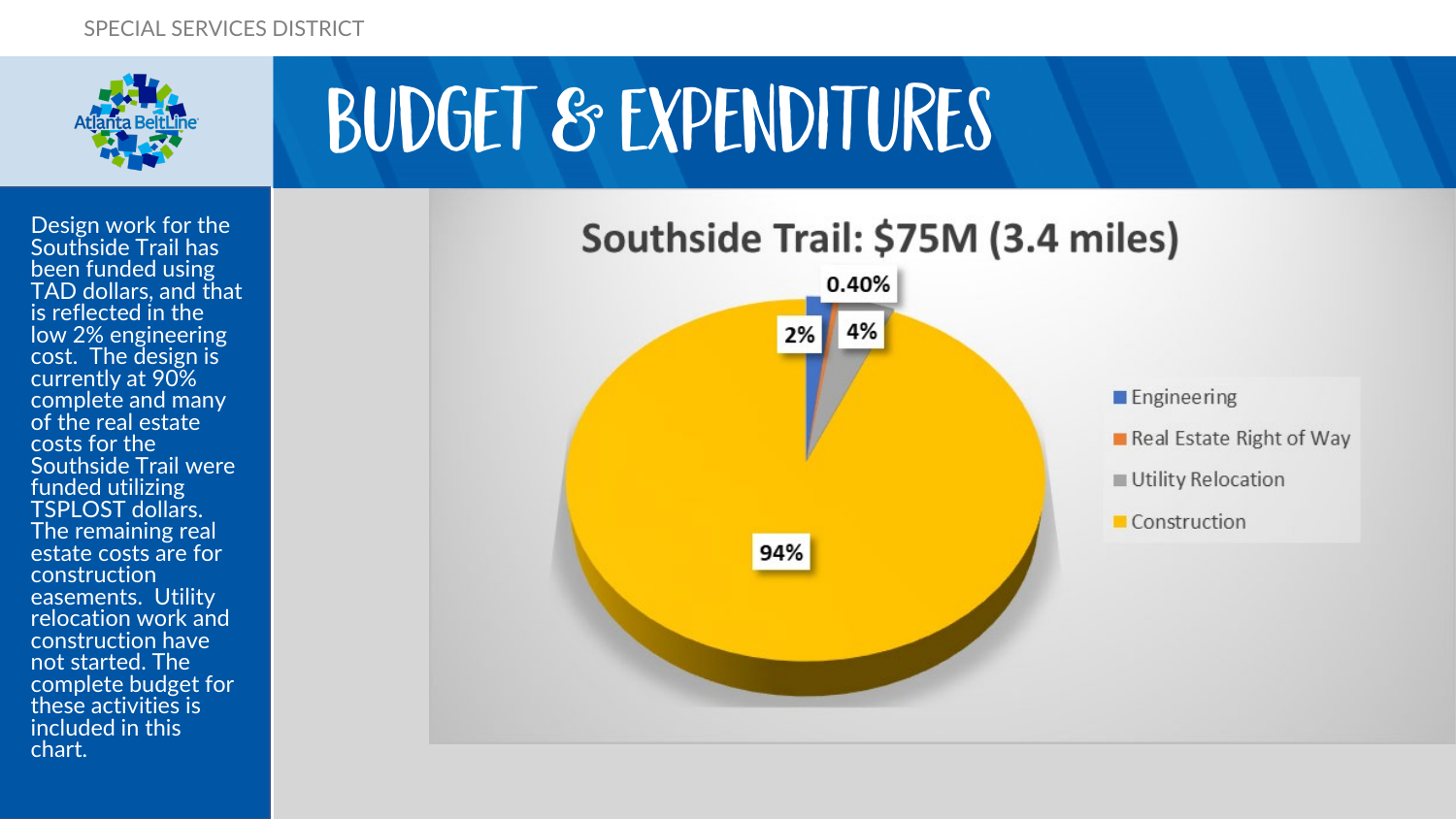

Design work for the Westside Trail is either complete or funded, and that is reflected in the 0% cost for engineering. Construction and real estate costs are funded for Segment 3 of the Westside Trail, and are not included in this budget. The costs reflected in this budget are for Segment 4 of the Westside Trail.

### Westside Trail: \$38M (2.4 miles)